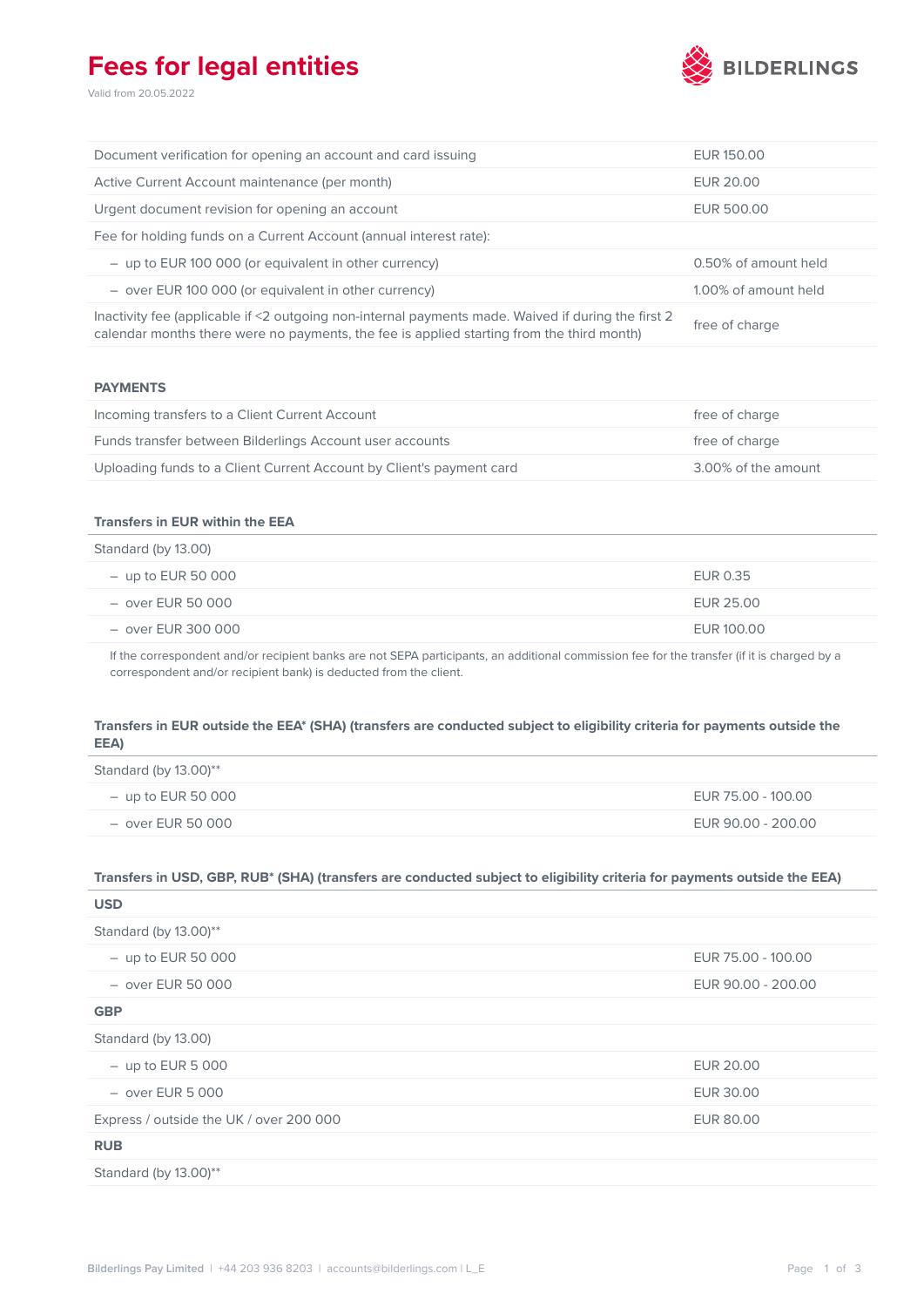# **Fees for legal entities**

Valid from 20.05.2022



| $-$ up to EUR 50 000 | EUR 75.00 |
|----------------------|-----------|
| – over EUR 50 000    | EUR 90.00 |

### **Other freely-convertible currencies\* (SHA) (transfers are subject to eligibility criteria for payments outside the EEA)**

| Standard (by $13.00$ )** |                    |
|--------------------------|--------------------|
| $-$ up to EUR 50 000     | EUR 75.00 - 100.00 |
| – over EUR 50 000        | EUR 90.00 - 200.00 |

#### **PAYMENT CARDS**

| First card issuing                                                                                     | included in the Document<br>verification for opening an<br>account and card issuing fee |
|--------------------------------------------------------------------------------------------------------|-----------------------------------------------------------------------------------------|
| New card issuing                                                                                       | <b>EUR 50.00</b>                                                                        |
| Priority post delivery                                                                                 | free of charge                                                                          |
| Courier delivery                                                                                       | EUR 25.00***                                                                            |
| Change of card delivery address or delivery type                                                       | <b>EUR 5.00</b>                                                                         |
| Monthly fee                                                                                            | EUR 10.00                                                                               |
| Commission fee for conversion (in case card account has another currency than transaction<br>currency) | 3.00% of transaction amount                                                             |
| Commission fee for goods and services purchase                                                         | 0.00% of purchase amount                                                                |
| Cash withdrawal                                                                                        | 2.00% of amount withdrawn<br>(min. EUR 2.50)                                            |
| Card reissue (if lost, stolen, blocked)                                                                | the same as for a new card                                                              |
| Fee for SMS (PIN code delivery)                                                                        | <b>EUR 0.50</b>                                                                         |
| Chargeback processing fee                                                                              | <b>EUR 25.00</b>                                                                        |
| Transaction document request                                                                           | EUR 10.00                                                                               |
| Balance inquiry fee                                                                                    | <b>EUR 0.30</b>                                                                         |

### **VIRTUAL CARDS**

| First virtual card issuing                                                                                        | free of charge              |
|-------------------------------------------------------------------------------------------------------------------|-----------------------------|
| Any subsequent virtual card issuing                                                                               | <b>EUR 2.00</b>             |
| Virtual card monthly fee                                                                                          | EUR 10.00                   |
| Commission fee for conversion (in case virtual card account has another currency than<br>transaction<br>currency) | 3.00% of transaction amount |
| Commission fee for goods and services purchase with virtual card                                                  | 0.00% of purchase amount    |
| Chargeback processing fee                                                                                         | EUR 25.00                   |
| Transaction document request                                                                                      | FUR 10.00                   |